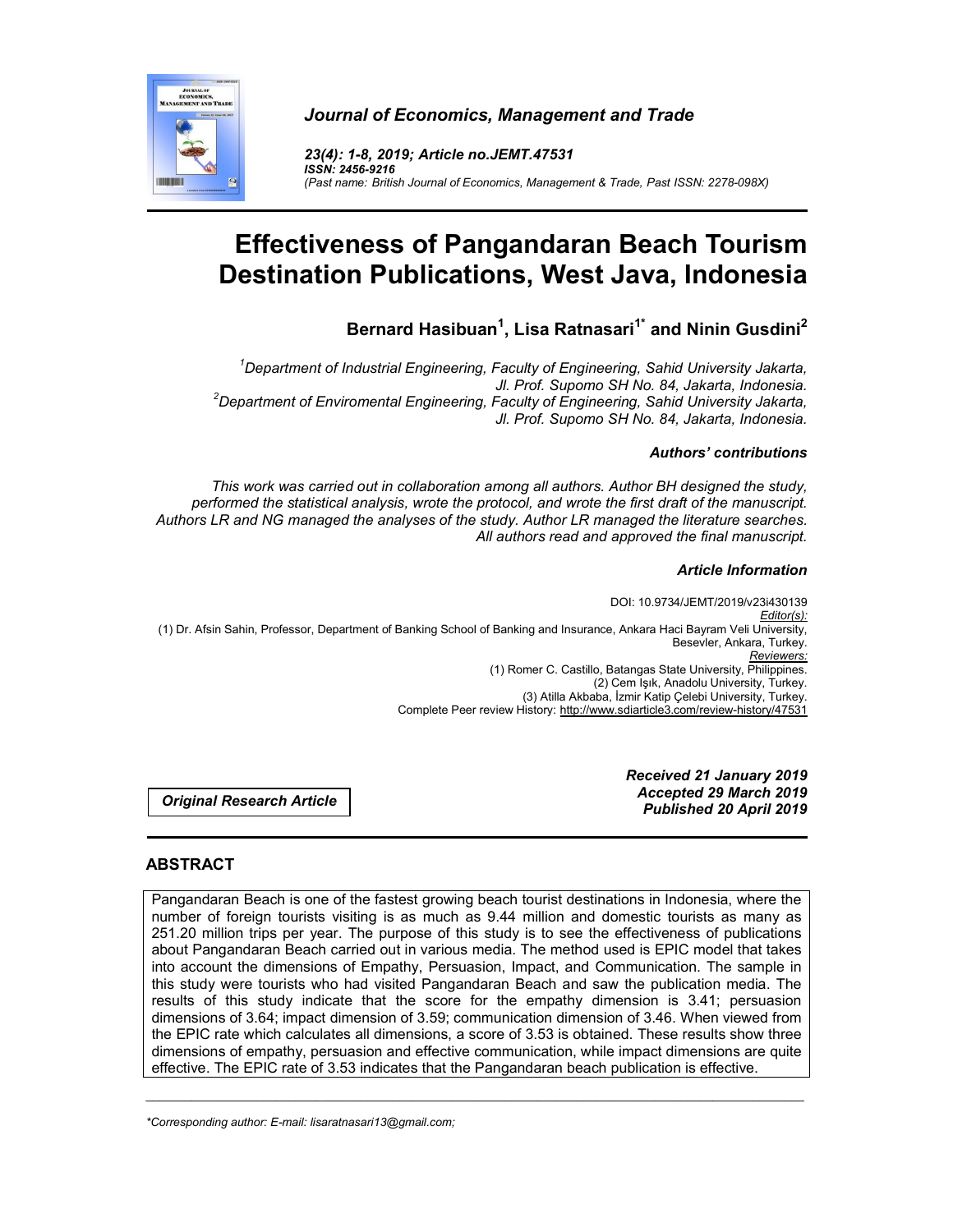*Keywords: Pangandaran beach; effectiveness; EPIC model.*

#### **1. INTRODUCTION**

Tourism is one of the growing fast development sectors. It can be seen from several Main Performance Indicators. In 2017, tourism gives a large contribution to the national gross domestic product (GDP) in the amount of 4,01 %, currency exchange up to US\$ 11,17, and tourism workers in the amount of 10,32 million people. Meanwhile, in micro, tourism has attracted 9,44 million foreign tourists and 251,20 million domestic tourist [1].

Tourism object development in the millennial era must pay attention to an effective and efficient publication strategy. The most effective media for today generation is through social media which is unlimited [2].

Yohanes et al. [3] found that the continuity of maritime tourism needs to be considered by the people who can increase their residence time at the destination. Hasibuan et al. [2] found that the sustainability of a tourist destination must pay attention to stakeholder participation such as industry, government and community. Consumer preferences also need to be considered in maintaining the sustainability of a tourist destination.Gusdini et al. [4] found that the development of tourist destinations must pay attention to the obstacles and changes expected from stakeholders. Development of tourist destinations is arranged in a structured program involving all stakeholders.

Pangandaran Beach is one of the natural tourism objects that have big potency in a sustainable development perspective which involves economy, ecology, and social functions. Strategic Pangandaran Beach location makes its attractiveness grow higher; especially as a natural object that has complete variation. In Pangandaran Beach, there are several economic activities such as lodge, accessory seller, and fish auction sale. In ecology function, Pangandaran Beach has protected forest, white sand, coastal forest, and lowland forest. The social life of Pangandaran Beach citizen also contributes to economic activities directly or indirectly.

Based on this explanation, research is needed to assess the effectiveness of publications in KWPP.

# **2. RESEARCH METHODS**

Empathy, Persuasion, Impact and Communication or EPIC Model is a tool to measure advertising effectiveness using a communication approach developed by AC Nielsen [5,6,7]. The dimensions contained in EPIC models are: 1) Empathic Dimension (empathy) is a person's mental state for identifying himself or feeling himself in a state of feeling or mind same as other people or groups; 2) The Persuasion dimension changes in beliefs, attitudes, and behavioural desires caused by one promotional communication; 3) Dimensions Impact is what has desired from the results of advertising are product knowledge that can be achieved consumer through the level of involvement (involvement) consumers with the products election process; 4) Communication dimensions provide information about the ability of consumers to remember the main message conveyed, understanding consumers, and the strength of the impression left by the message [5,6,7]. Enhancement Services must still be carried out even though the Effectiveness of Advertising has been effective [8].

EPIC Model measurement is conducted by giving the question to respondents and asking them to give an answer from five choice options. Each option has a different value. This research uses close question with a range of rating scale as follows:

Strongly Disagree: 1 Disagree: 2 Quite Agree: 3 Agree: 4 Strongly Agree: 5

Based on respondents' answer, advertisement effectiveness can be seen through several stages as follow:

#### 1. Simple Tabulation Analysis

The obtained data are processed in form of percentage with the formula:

$$
P = \frac{f_i}{\Sigma f_i} \times 100\%
$$

**Where** 

P : percentage of respondents who choose a certain category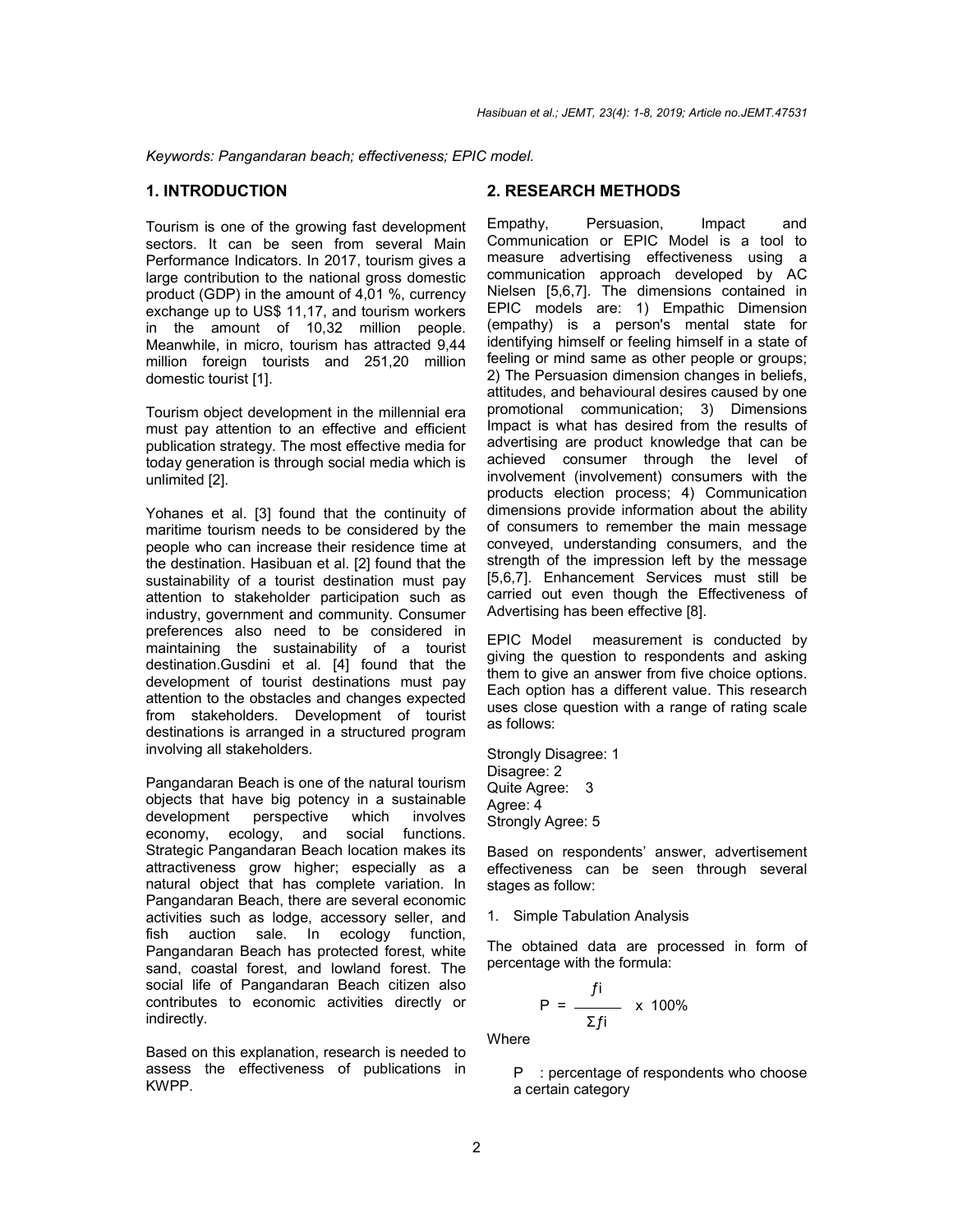$fi$  : the number of respondents who choose a certain category  $\Sigma f$ i : the number of respondents

#### 2. Average Score

Every answer by the respondents is weighed. The method to calculate the score is by summing up all of the multiplication results of each weight and then divided it with the total of frequency, the formula would be:

$$
X = \frac{\sum f i.wi}{\sum f i}
$$

Where

- X : average weight
- $fi$  : frequency
- wi : weight

Afterwards, a range of rating scale is used to determine the position of respondents' answer by using the score value of each variable. The value of the answer which formed from scale rating technique consists of range one until five which represent not effective until effective position. The range of scale is calculated by using a formula as follows:

$$
Rs = \frac{R(bobot)}{M}
$$

**Where** 

R (bobot) : the biggest weight– the smaller weight

M : the number of weight category

Likert range scale which used in this research is one until five; thus, the obtained range of rating scale is:

$$
\text{Rs} = \frac{5-1}{5} = 0.8
$$

Thus, the position of the determination should be:

| $1,00 < x \le 1,80$  | : Strongly ineffective (SI)        |
|----------------------|------------------------------------|
| $1.81 < x \leq 2.60$ | : Ineffective. $(I)$               |
| $2.61 < x \leq 3.40$ | $\therefore$ Quite effective. (QE) |
| $3,41 < x \le 4,20$  | : Effective. $(E)$                 |
| $4,21 < x \le 5,00$  | : Strongly Effective. (SE)         |

Every dimension of EPIC model will be analyzed separately by using the average score method in order to know the effectiveness of each dimension. Later, the average score value will be inserted on a range of rating scale from strongly ineffective until strongly effective.

#### 3. EPIC Rate Calculation

*EPIC Rate* = (X *Empathy* + X *Persuasion* + X *Impact* + X *Communication)/* 4

The result of EPIC rate will represent publication position of a product or service in respondents' perception in accordance with scale range which has been determined before.

#### **3. RESULTS**

#### **3.1 Empathy Dimension**

The question about empathy dimension functions is to know whether tourists like the publication of Pangandaran Beach or not and represent how tourists see the relationship between the publication and themselves.

#### **Table 1. Empathy dimension**

| <b>Attribute</b> | <b>Score</b> | Average |
|------------------|--------------|---------|
|                  | 3,44         |         |
| $\mathsf{E}_2$   | 3,47         | 3.41    |
| ⊒จ               | 3,33         |         |

*Source: Processed questionnairedata (2018)*

Based on the result of the calculation above, it can be seen that:

- 1. The first question about interesting of Pangandaran Beach publication draws an average score in the amount of 3,44. It means Pangandaran Beach visitors have a good response to the publication.
- 2. In the second and third question about liking of Pangandaran Beach publication and more creative than the publication of other tourism objects draw average score in the amount of 3,47 and 3,33, accordingly. It means that Pangandaran Beach visitors like the publication of Pangandaran Beach.

Based on the average of empathy dimension in the amount of 3,41; thus, it is entered in scale range in Fig. 1.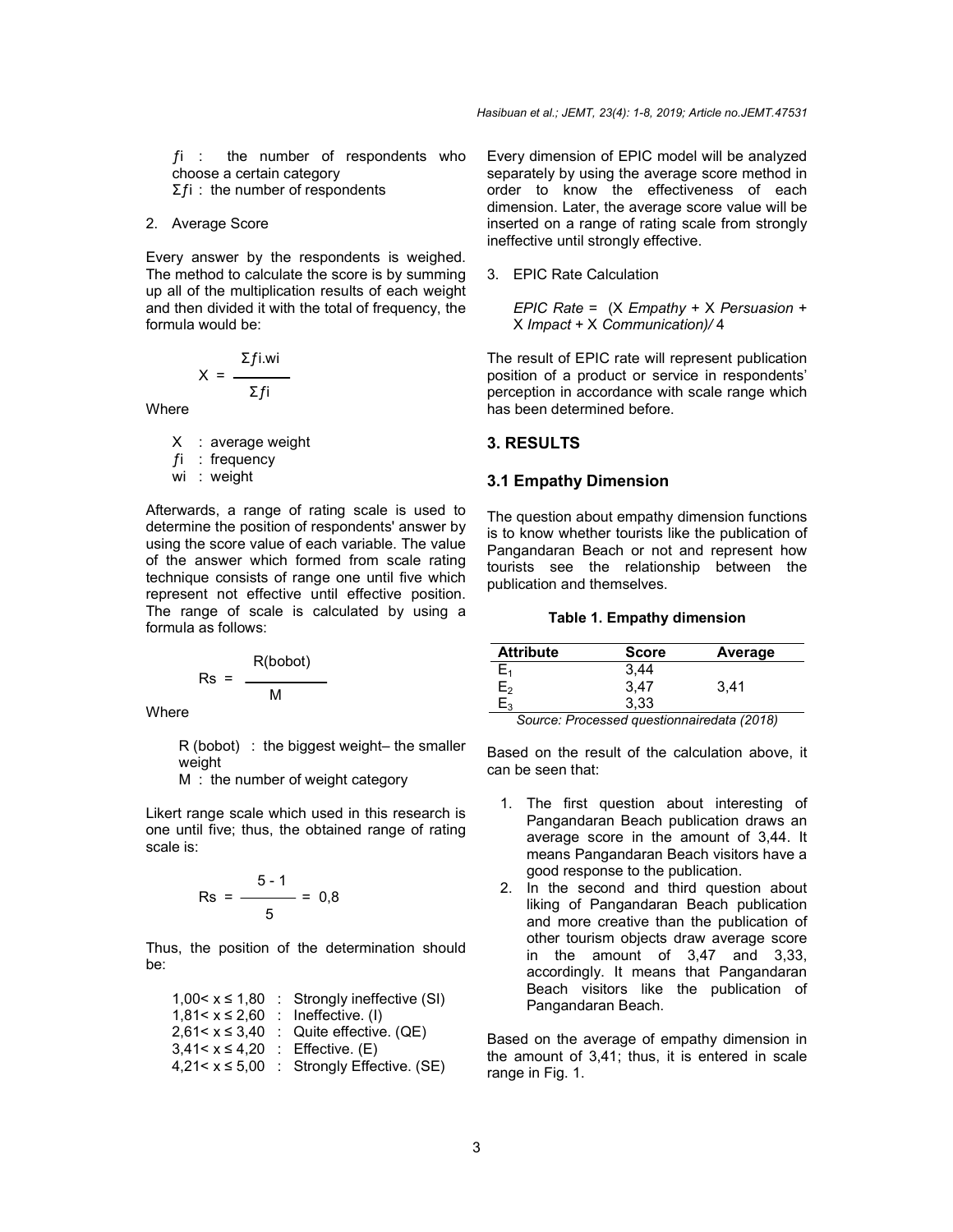

**Fig. 1. Empathy dimension value**

The measurement of empathy dimension of Pangandaran Beach publication shows that the publication is considered as effective with an average weight in the amount of 3,41. It means the publication gets a positive reaction from the respondents by the publication message. In addition, it is able to create a correlation through personally relevant messages. It indicates that the publication capable to give interesting information and message.

### **3.2 Persuasion Dimension**

This dimension of altering attitude informs about the variance level of tourists involvement which influences different cognitive process when a message is received. The cognitive process will form various feeling and evaluation that will influence tourists' attitude towards publication and their trust towards the product of the publication.

The question about persuasion dimension functions is to know whether publication may raise or strengthen a brand which is capable to draw tourists' interest in buying the product of the brand. Persuasion dimension is represented by several questions, such as:

- 1. Publication media influences my perspective of Pangandaran Beach.
- 2. I am interested to travel to Pangandaran Beach after seeing the publication of the place
- 3. I go to Pangandaran Beach after I see the publication of its tourism object

**Table 2. Persuasion dimension**

| <b>Attribute</b>                            | <b>Score</b> | Average |
|---------------------------------------------|--------------|---------|
|                                             | 3,64         |         |
| פ,                                          | 3,62         | 3.64    |
| ້າ                                          | 3.67         |         |
| Source: Processed questionnaire data (2018) |              |         |

*Source: Processed questionnaire data (2018)*

Based on Table 2, it is known the frequency level of each question which identifies value from persuasion dimension. The value of each frequency is calculated to know the position of the publication, in which:

Based on the calculation above, it can be seen that:

- 1. On the first question about getting complete information of KWPP, has an average score in the amount of 3,64. It means that Pangandaran Beach publication is able to give a positive response to tourists.
- 2. On the second question about interest to visit Pangandaran Beach after seeing the publication, has an average score in the amount of 3,62. By means the publication of Pangandaran Beach capable to influence respondents to visit Pangandaran Beach.

The calculation of persuasion dimension average in the amount of 3,64 is inserted in the scale range of determination in Fig. 2.

The effectiveness calculation above shows that the publication value of Pangandaran Beach in



**Fig. 2. Persuasion dimension value**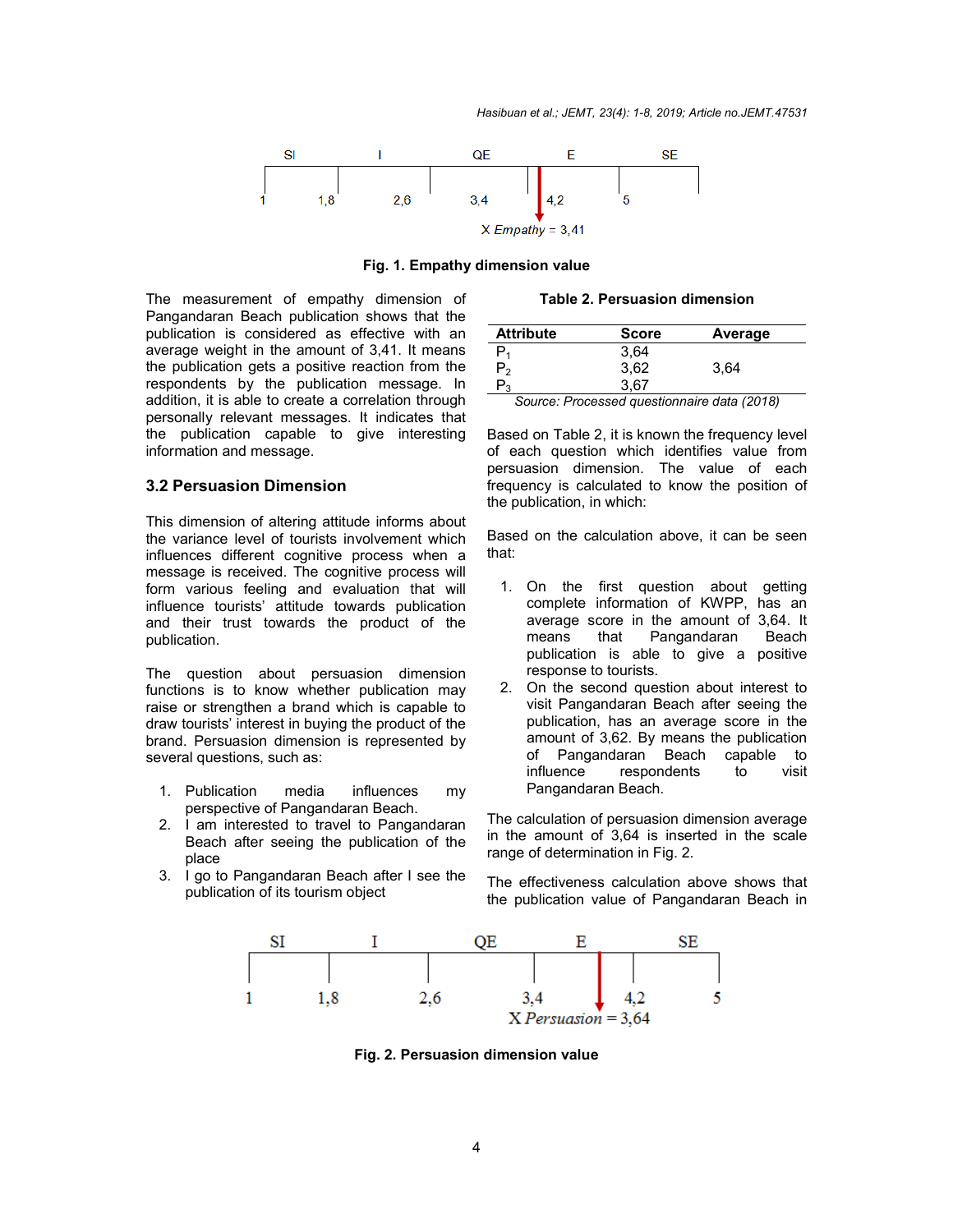the amount of 3,44 is included in an effective scale range. It means this publication may increase and strengthen a product in tourists mind. The publication influences tourists desire to visit Pangandaran Beach.

#### **3.3 Impact Dimension**

This dimension shows if a brand can be shown off against another brand in the same category and does a publication capable to draw tourists' attention through the delivered message.

The question about impact dimension functions is to know the publication effect and how far is the tourists knowledge about the published product. Impact dimension is represented by several questions as follow:

- 1. I know the objects of Pangandaran Beach very well from the publication.
- 2. I decide to visit Pangandaran Beach after discovering the tourism object.
- 3. I will/have come to Pangandaran Beach again after seeing Pangandaran Beach development through its publication.

#### **Table 3. Impact dimension**

| <b>Attribute</b>              | <b>Score</b> | Average                                               |
|-------------------------------|--------------|-------------------------------------------------------|
|                               | 3,57         |                                                       |
| 12                            | 3,60         | 3,59                                                  |
| I٩                            | 3.61         |                                                       |
| $\overline{\phantom{0}}$<br>- | <br>$\cdot$  | $\sim$ $\sim$ $\sim$ $\sim$ $\sim$<br>$\cdot$ $\cdot$ |

*Source: Processed questionnaire data (2018)*

Based on Table 2, frequency level of each question that identifies impact dimension value is obtained. Afterwards, each frequency value is calculated to establish the position of the impact dimension.

Based on the calculation above, it is known that:

1. The first question, knowing Pangandaran Beach object very well from the publication, has an average score in the amount of 3,57. It means Pangandaran Beach publication is able to give a better knowledge for tourists.

- 2. The second question, increasing specific Pangandaran Beach product understanding, has an average score in the amount of 3,60. It means Pangandaran Beach publication is able to give more knowledge about the tourism object of Pangandaran to tourists.
- 3. The third question, visiting Pangandaran Beach after discovering information from Pangandaran Beach publication, has an average score in the amount of 3,61. It means that the publication is able to encourage respondents to visit Pangandaran Beach.

Based on the calculation of impact dimension average in which 3,64, the average then inserted in the scale range of determination in Fig. 3.

The result of impact dimension effectiveness analysis in Pangandaran Beach publication shows that the publication is included in a quite effective scale range with 3,59 score. It indicates that Pangandaran Beach publication is less giving knowledge about Pangandaran tourism object and less giving influence to the respondents to visit Pangandaran.

## **3.4 Communication Dimension**

Communication dimension gives information about tourists' capability in remembering the main message, understand the information, and the impression that left. Moderately, publication duty is communicating information and framework which stimulates tourists' action. The success and the failure of publication depend on how publication delivers the desired information and action.



**Fig. 3. Impact dimension value**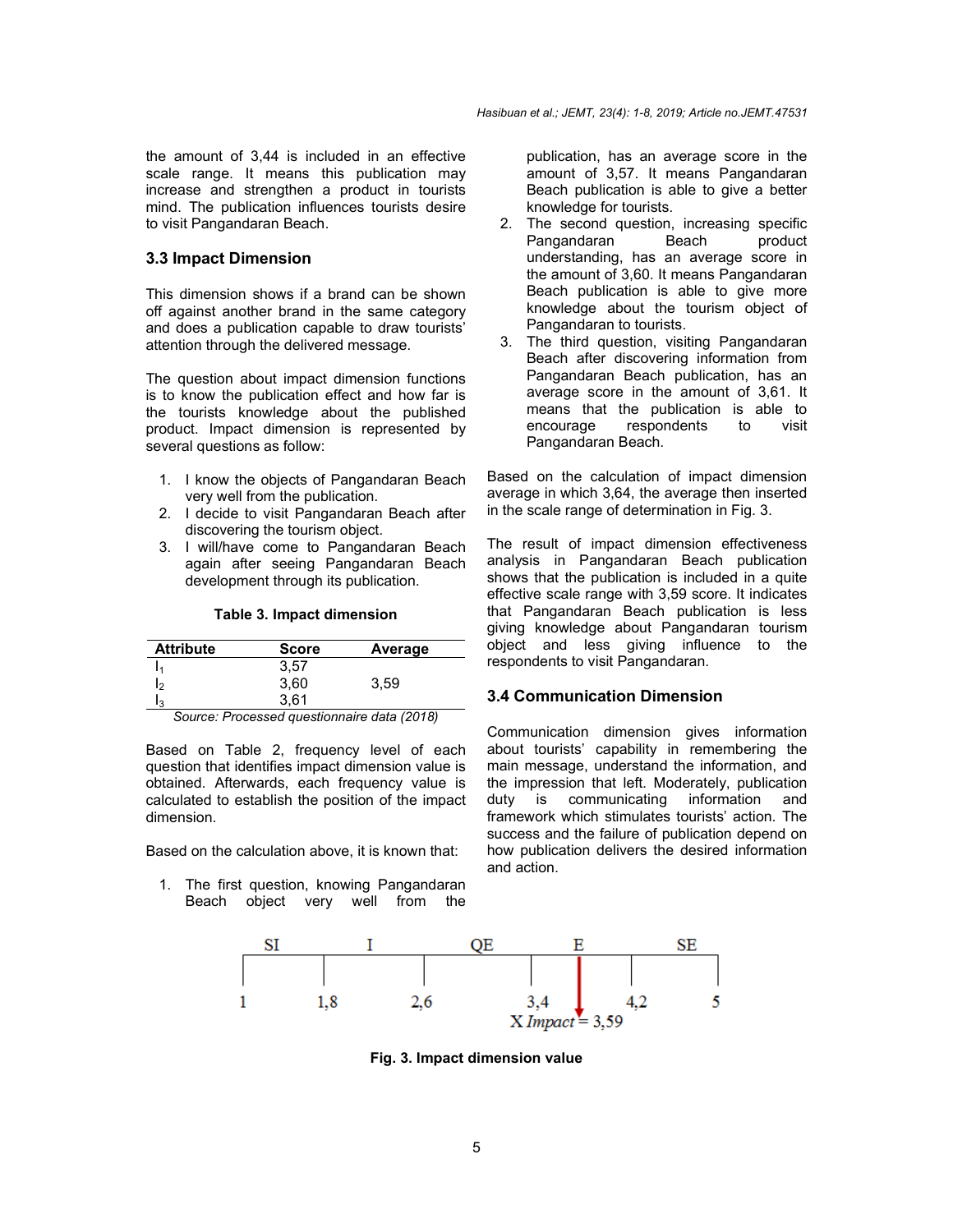The question about communication dimension functions to discover if the publication is able to deliver its message well to the tourists. Communication dimension is represented by several questions, such as:

- 1. I know the icon/symbol/characteristic of Pangandaran Beach after seeing Pangandaran Beach publication.
- 2. I understand the message in Pangandaran Beach publication.
- 3. The message in Pangandaran Beach publication left an impression.

#### **Table 4. Communication dimension**

| <b>Attribute</b>        | <b>Score</b> | Average |
|-------------------------|--------------|---------|
| $\mathtt{C}_\mathtt{1}$ | 3,44         |         |
| $\textsf{C}_2$          | 3,45         | 3,46    |
| $\mathrm{C}_3$          | 3,50         |         |

*Source: Processed questionnaire data (2018)*

Based on Table 4, the frequency level from each question that identifies communication dimension value is discovered. The frequency then calculated to obtain the position of the dimension.

Based on the calculation above, it can be seen that:

1. The first and the second question in which knowing Pangandaran Beach icon and understand the message that delivered in Pangandaran Beach publication have the average score 3,44 and 3,45, accordingly. It means that Pangandaran Beach publication is clear in interpreting icon and able to make the message easy to remember.

2. The third question, the message in Pangandaran Beach publication gives an impression, has an average score in the amount of 3,50. It means that Pangandaran Beach publication has been effective entirely in giving a positive impression.

Based on the communication dimension calculation in the amount of 3,45, the value then inserted in scale range of determination in Fig. 4.

The result of communication dimension effectiveness on Pangandaran Beach publication shows that the publication is included in an effective scale range with the value of 3,45. It means that the tourists can recognize and remember the main message in the publication. Besides, the publication also leaves a strong impression of tourists understanding about the message in the publication. It indicates that the publication has effectively delivered the message to the tourists.

#### **3.5 EPIC Rate**

After each dimension generates a result, then EPIC rate is calculated. All four dimension values are added to get the average value in order to obtain EPIC rate. Overall, score tables from all four dimensions can be seen in Table 5.



#### **Fig. 4. Communication dimension value**

#### **Table 5. EPIC score**

| <b>EPIC Model</b> | <b>Score</b> | <b>Conclusion</b> |
|-------------------|--------------|-------------------|
| Empathy           | 3,52         | Effective         |
| Persuasion        | 3.44         | Effective         |
| Impact            | 3,39         | Quite Effective   |
| Communication     | 3.45         | Effective         |

X *Empathy* + X *Persuasion* + X *Impact* + X *Communication*

*EPIC Rate* =

4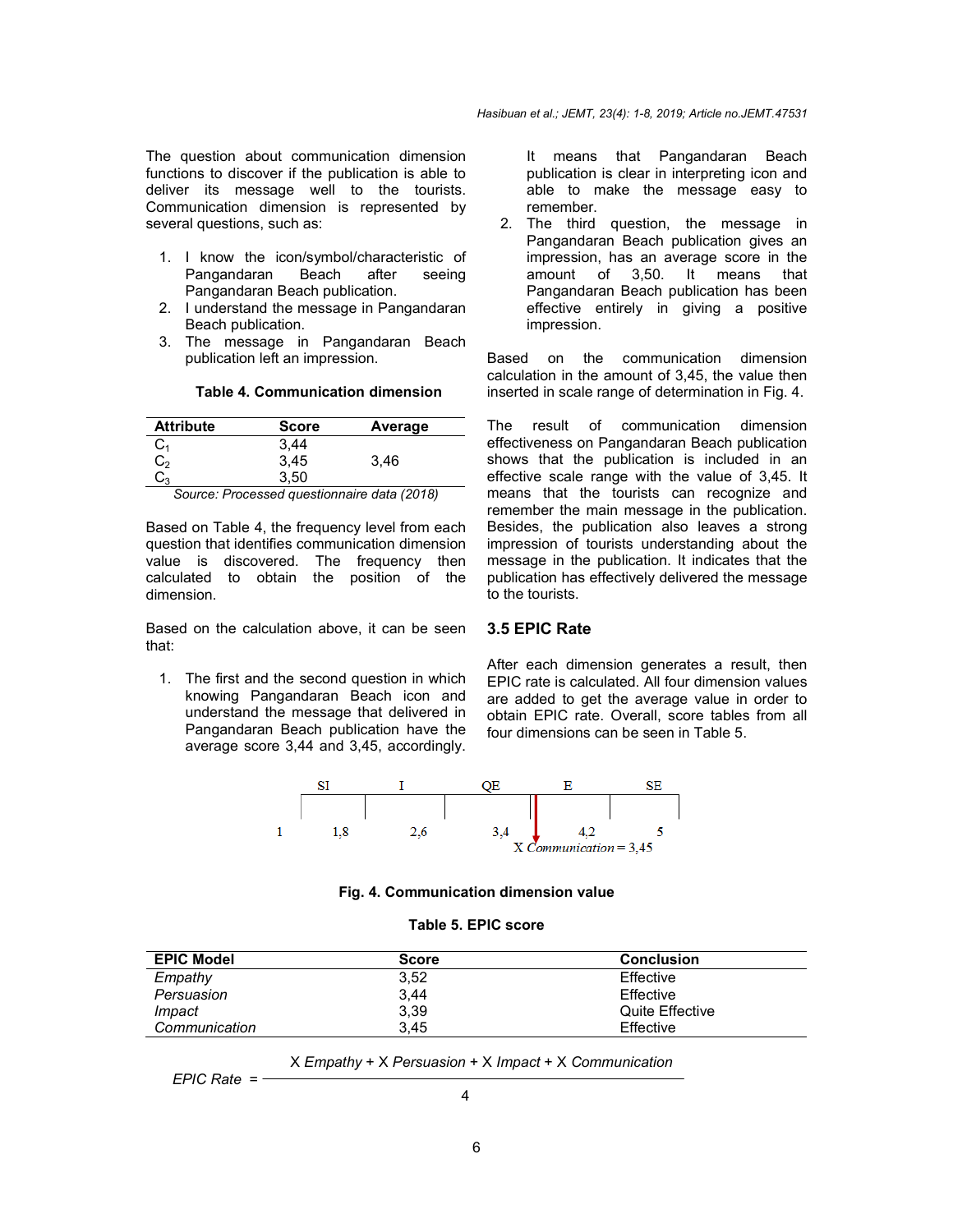$$
EPIC Rate = \frac{3,41 + 3,64 + 3,59 + 3,46}{4} = 3,53
$$

Calculation Scale :

1,00< $x \le 1,80$  : Strongly ineffective.  $1,81 < x \leq 2,60$  : Ineffective.  $2,61 < x \leq 3,40$  : Quite effective. 3,41< x ≤ 4,20 : Effective.  $4,21 < x \leq 5,00$  : Strongly effective.

According to the calculation, EPIC rate value is obtained an the amount of 3,53 and if it is entered in According to the calculation, EPIC rate value is obtained an the amount of 3,53 and if it is entered in<br>rating scale, it included as effective. It shows that Pangandaran Beach publication is already effective in communicating their product to the tourists. Entire graphic of effectiveness analysis of Pangandaran Beach publication by using the EPIC model can be seen in Fig. 5.



**Fig. 5. EPIC model publication of pangandaran beach**

Based on Fig. 5, the dimension with the highest and the lowest effectiveness are persuasion dimension with 3,64 average value and empathy dimension with 3,41 average value. The closer average value or rectangular angle intersection points to zero, the lower publication value. In contrast, if the rectangular angle intersection points are away from 0 and closer to point 5, the higher publication effectiveness value. d on Fig. 5, the dimension with the highest<br>the lowest effectiveness are persuasion<br>nsion with 3,64 average value and empathy<br>nsion with 3,41 average value. The closer<br>ge value or rectangular angle intersection<br>s to zero,

## **4. CONCLUSION**

The results of this study show that three effective dimensions are empathy, persuasion and communication; while the impact dimensions are quite effective. Together the EPIC Rate was found to be 3.53 meaning that the Pangandaran Beach publication was effective. This finding indicates that Pangandaran Beach publications have been effective in the process of persuasive communication and empathy building, but have not made an impact or decision to visit Based on Fig. 5, the dimension with the highest Pangandaran Beach. Need to add more<br>and the lowest effectiveness are persuasion information about various interesting things, such<br>dimension with 3.64 average value and empat

information about various interesting things, such as challenging attraction, complete and comfor facility, and tradisional culture.

## **ACKNOWLEDGEMENT**

We would like to extend out thanks to tourism and cultural services of Pangandaran Regency which has provided the necessary data and support this research.

## **COMPETING INTERESTS**

Authors have declared that no competing interests exist.

## **REFERENCES**

1. Ministry of Tourism of the Republic of Indonesia, Performance Accountability Report of the Ministry of Tourism of the Republic of Indonesia; 2017. vided the necessary data and<br>earch.<br>**INTERESTS**<br>declared that no competing<br>5<br>of Tourism of the Republic of<br>, Performance Accountability<br>i the Ministry of Tourism of the<br>of Indonesia; 2017.